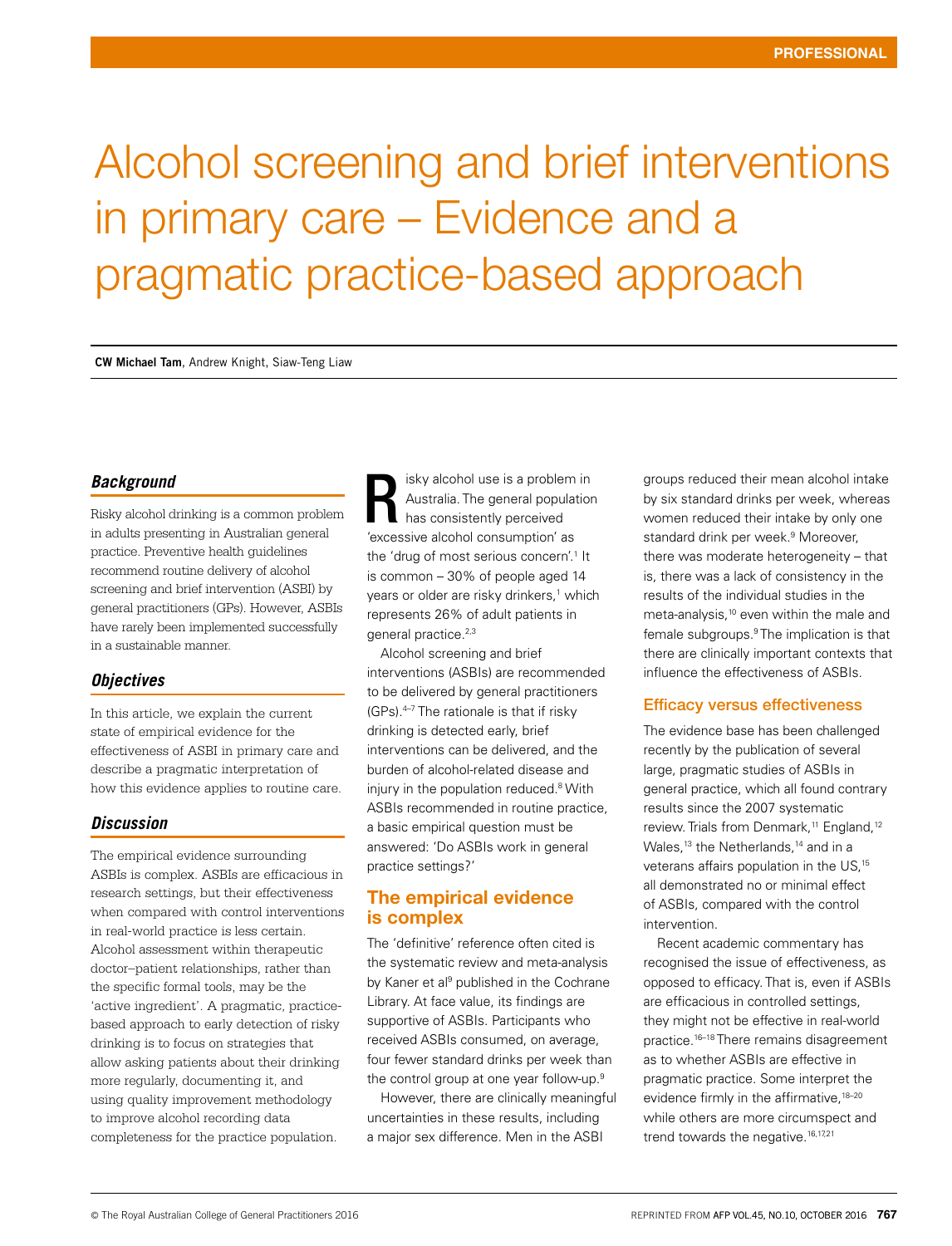# 'Active ingredient' of ASBI

An observation from the aforementioned pragmatic trials in general practice is that participants in the control groups, who received screening and usual care, had important reductions in risky drinking. The overall null result was the consequence of the control participants improving just as much as those who received the formal ASBIs package.<sup>12-15</sup> One encouraging interpretation of these findings is that the alcohol assessment process itself may be the 'active ingredient'. The effect of ASBIs may primarily be in encouraging individuals who are contemplating and able to reduce their drinking to do so.12,18,22 This may explain why longer brief interventions are no better than shorter,<sup>9</sup> and why ASBIs are ineffective in people with more severe alcohol use problems.<sup>23</sup>

# Making ASBIs acceptable

The research agenda has been committed to the universal application of ASBIs, and has tended to ignore GPs' clinical viewpoints.24–27 Dismissing this collective wisdom may have been a missed opportunity. The average GP has many years of lived experience interacting with patients in real clinical situations. Universal ASBI is seen and experienced by GPs as impractical, <sup>24,28,29</sup> and implementation that is contingent on the rigid adoption of a tool is unlikely to be successful.<sup>30</sup> On the other hand, targeted screening $9,31$  and pragmatic case finding32 appear to be acceptable to GPs.

Patient perspectives, which inform when and how ASBIs could be acceptably performed, have also been undervalued.27,30,33 Consultation contexts are important; for instance, patients' acceptance of alcohol assessment varied from essentially everyone in some situations (eg presenting for diabetes, hypertension and mental health), down to less than half in other situations.<sup>33</sup> New patient registration<sup>31</sup> and preventive health clinics<sup>34</sup> are other highly acceptable circumstances for alcohol assessment. Although alcohol

discussions may not be welcome in a specific consultation, 30,34-36 patients see alcohol counselling as indicative of higher quality primary care.<sup>37</sup>

# Pragmatic, practice-based approach to risky drinking early detection

# Ask patients about their alcohol drinking more frequently

It is possible that a substantial component of the benefit of formal ASBIs in routine practice is from simply engaging patients in a discussion about their alcohol use, within the context of the therapeutic doctor–patient relationship. Using a formal screening instrument such as the AUDIT-C, a modification of the Alcohol Use Disorders Identification Test (Table 1),<sup>38</sup> with a structured brief alcohol intervention may provide an over-and-above effect.<sup>19</sup> but, pragmatically, only if it is performed.

GPs have found it difficult to implement screening questionnaires broadly in routine practice.24,28,29 Simply asking all patients aged 15 years and older about their alcohol drinking more frequently is an important first step,4 especially in addressing the under-detection of risky drinking.39

# Focus initial changes on contexts that are highly acceptable to patients

A case is often made that although discussions on alcohol can be morally charged and uncomfortable for patients<sup>30</sup> and GPs,<sup>24</sup> the assessment should occur regardless. Pragmatically, interpersonal 'face work' preserves doctor–patient relationships<sup>40</sup> and needs to be acknowledged and respected. It may be better to go for the 'low-hanging fruit' first by targeting initial clinical behaviour change in presentation scenarios

| <b>Questions</b>                                                          | <b>Score</b> |
|---------------------------------------------------------------------------|--------------|
| How often do you have a drink containing alcohol?                         |              |
| Never                                                                     | $+0$         |
| Monthly or less                                                           | $+1$         |
| 2-4 times a month                                                         | $+2$         |
| 2-3 times a week                                                          | $+3$         |
| 4 or more times a week                                                    | $+4$         |
| How many standard drinks containing alcohol do you have on a typical day? |              |
| $1$ or $2$                                                                | $+0$         |
| $3$ or $4$                                                                | $+1$         |
| 5 or 6                                                                    | $+2$         |
| 7 or 9                                                                    | $+3$         |
| 10 or more                                                                | $+4$         |
| How often do you have six or more drinks on one occasion?                 |              |
| Never                                                                     | $+0$         |
| Less than monthly                                                         | $+1$         |
| Monthly                                                                   | $+2$         |
| Weekly                                                                    | $+3$         |
| Daily or almost daily                                                     | $+4$         |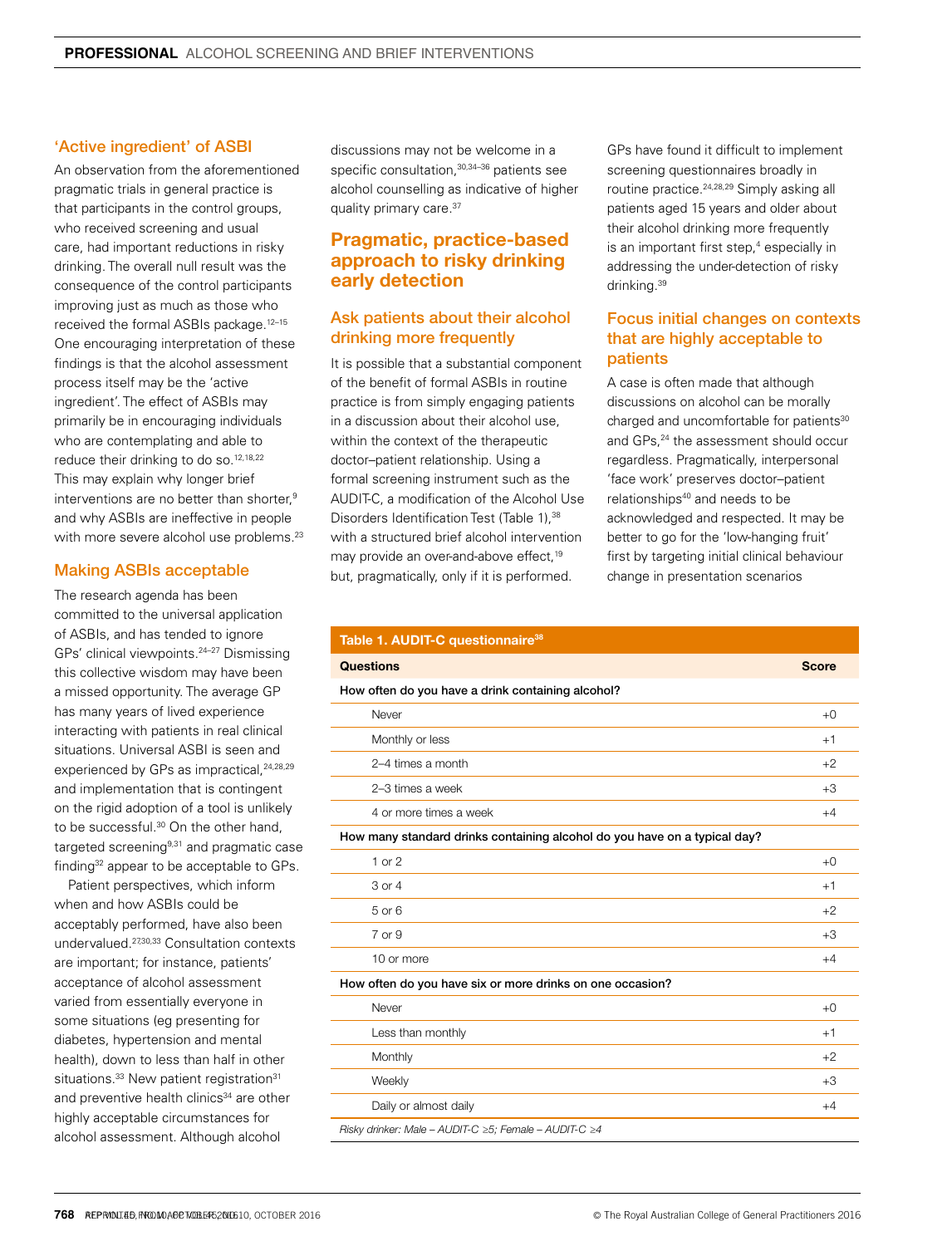where alcohol assessment has been demonstrated to be acceptable to most patients: 30,33

- new patients
- health assessments and preventive health consultations
- chronic disease assessment and care planning (eg for hypertension, diabetes, gastro-oesophageal reflux disease)
- mental health assessment and care planning (eg for anxiety, depression)

# Make use of strategies that improve patient acceptance of alcohol discussions

Patients' acceptance of alcohol discussions can be understood using a three-factor model.30 A number of strategies can be considered by using this model (Table 2).

# Use a whole-of-practice, quality improvement method

Approaching the issue from a wholeof-practice (compared with individual clinician) perspective might be an effective strategy. For instance, measuring alcohol recording data completeness (the proportion of the practice population with alcohol intake recorded in the electronic health record system) can be a useful statistic for driving change. For many practices, this metric can initially be surprisingly low.<sup>41,42</sup>

Quality improvement methodology may be well suited to changing

practice systems<sup>43</sup> in implementing preventive care.<sup>44</sup> Previously, this has been disseminated in general practice through the Australian Primary Care Collaboratives Program.45 In a nutshell, this method involves practice level agreement (using PDSA [plan, do, study, act] cycles) of:44

- goals 'what do we set as our target for alcohol recording data completeness in the electronic health record?'
- measures 'how often and how will these be discussed amongst the practice team?'
- changes 'what are we going to attempt implementing?'

# **Discussion**

There are few clinical fields where the apparent gap between evidence and practice is as wide as in ASBIs. The literature describes well-developed ASBI tools that few have been able to implement in regular practice.<sup>27</sup> However, the evidence suggests that the beneficial effects of ASBIs is not 'all or none'. At the individual practice level, the better implementation strategy may be to focus on asking patients about their drinking more regularly, documenting it, and using quality improvement methodology to improve data completeness for the practice population.

This approach fits better with the workflow of general practice and is perhaps philosophically better aligned with it. Early studies of GPs' beliefs and attitudes identified that GPs perceived managing drinking issues as a process of negotiation, over a long-term doctor– patient relationship.26 Formal ASBIs are intensive, and may need to be supported by broader community and policy interventions to be sustainable and meet their theoretical potential.<sup>18,21,29</sup>

#### Authors

CW Michael Tam BSc (Med), MBBS, MMH (GP), FRACGP, Staff Specialist in General Practice, General Practice Unit, South Western Sydney Local Health District and Ingham Institute, NSW; Conjoint Senior Lecturer, School of Public Health and Community Medicine, UNSW Australia, Kensington, NSW. m.tam@unsw.edu.au

Andrew Knight MBBS, MMedSci, FRACGP, FAICD, Staff Specialist in General Practice General Practice Unit, South Western Sydney Local Health District and Ingham Institute, NSW; Conjoint Senior Lecturer, School of Public Health and Community Medicine, UNSW Australia, Kensington, NSW

Siaw-Teng Liaw PhD, FRACGP, FACHI, FACMI, Professor of General Practice, UNSW Australia, Kensington, NSW; Director, General Practice Unit, South Western Sydney Local Health District and Ingham Institute, NSW

Competing interests: None.

Provenance and peer review: Not commissioned, externally peer reviewed.

#### References

- 1. Australian Institute of Health and Welfare. National Drug Strategy Household Survey detailed report 2013. Drug statistics series no. 28. Cat. no. PHE 183. Canberra: AIHW, 2015.
- 2. Britt H, Miller GC, Henderson J, et al. General practice activity in Australia 2013–14. General practice series no. 36. Sydney: Sydney University Press, 2014.
- 3. Britt H, Miller GC, Henderson J, et al. A decade of Australian general practice activity 2004–05 to 2013–14. General practice series no. 37. Sydney: Sydney University Press, 2014.

| Table 2. Strategies to improve the acceptability of alcohol assessment |                                                                                                                                                                                                                                                                                                                                      |  |
|------------------------------------------------------------------------|--------------------------------------------------------------------------------------------------------------------------------------------------------------------------------------------------------------------------------------------------------------------------------------------------------------------------------------|--|
| Model factor $30$                                                      | <b>Strategies</b>                                                                                                                                                                                                                                                                                                                    |  |
| The perceived relevance of the<br>alcohol dialoque                     | • Establishing a clear reason for the alcohol discussion; for instance, explicitly linking alcohol use and the<br>potential impact on the reason for presenting and any existing disease states<br>• Using a health promotion framework (eg smoking, nutrition, alcohol, physical activity [SNAP]) <sup>7</sup> in the<br>discussion |  |
| Approach and language of the<br>alcohol enquiry                        | • Using a collaborative consultation style, use of a friendly tone and avoid appearing interrogative<br>• Negotiating the agenda of the consultation and respecting that patients might want their primary concern<br>addressed first                                                                                                |  |
| Unease about the moral dimension<br>of alcohol consumption             | • Asking for permission and being sensitive that some patients may feel uncomfortable or unwilling to have<br>these discussions<br>• Using language pertaining to health risks, rather than moral language such as 'sensible drinker' and 'drinking<br>in moderation'                                                                |  |